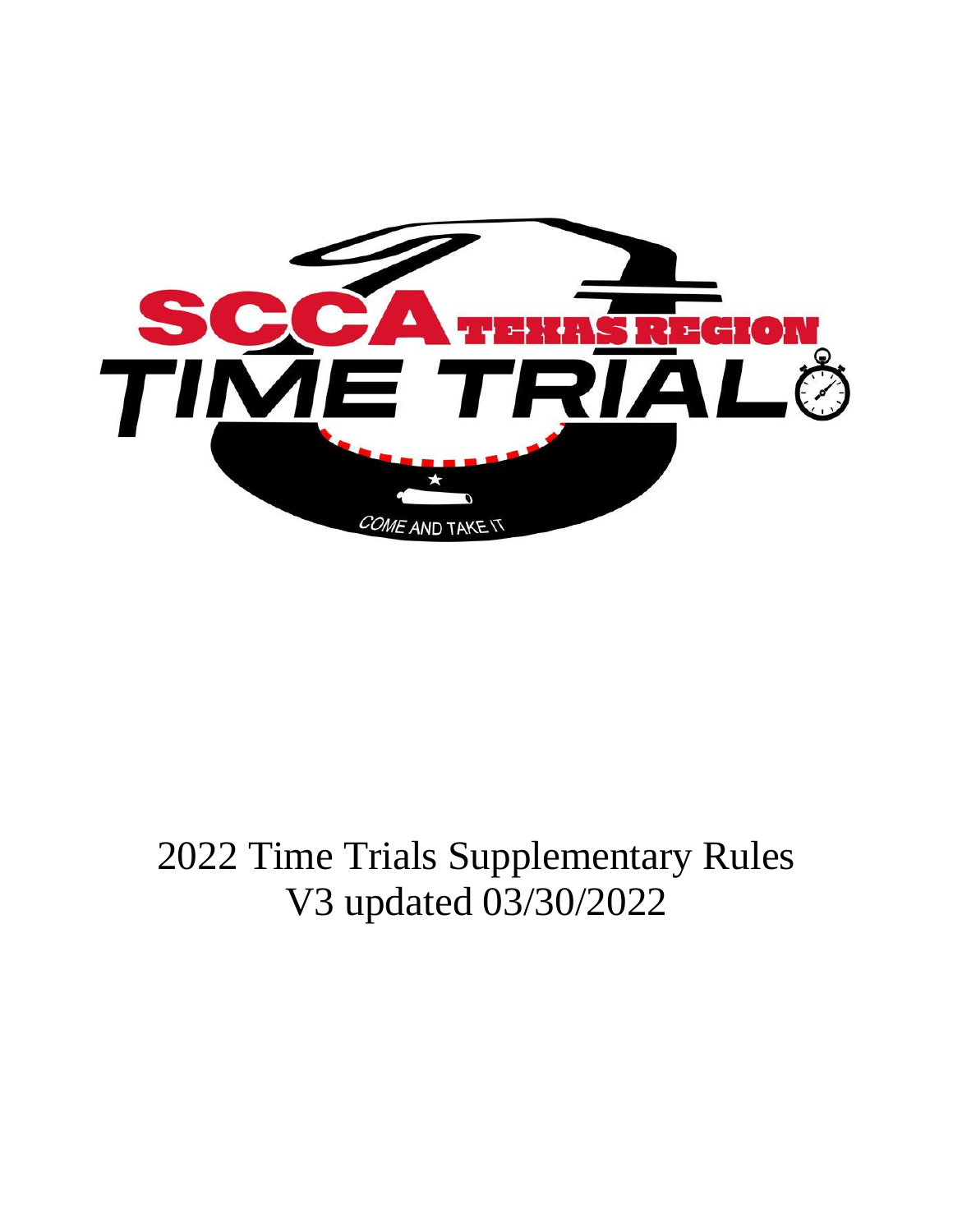# **Time Trials Supplementary Rules**

## **Table of Contents**

| 10. |  |
|-----|--|
| 11. |  |
| 12. |  |
| 13. |  |
| 14. |  |
| 15. |  |
| 16. |  |
| 17. |  |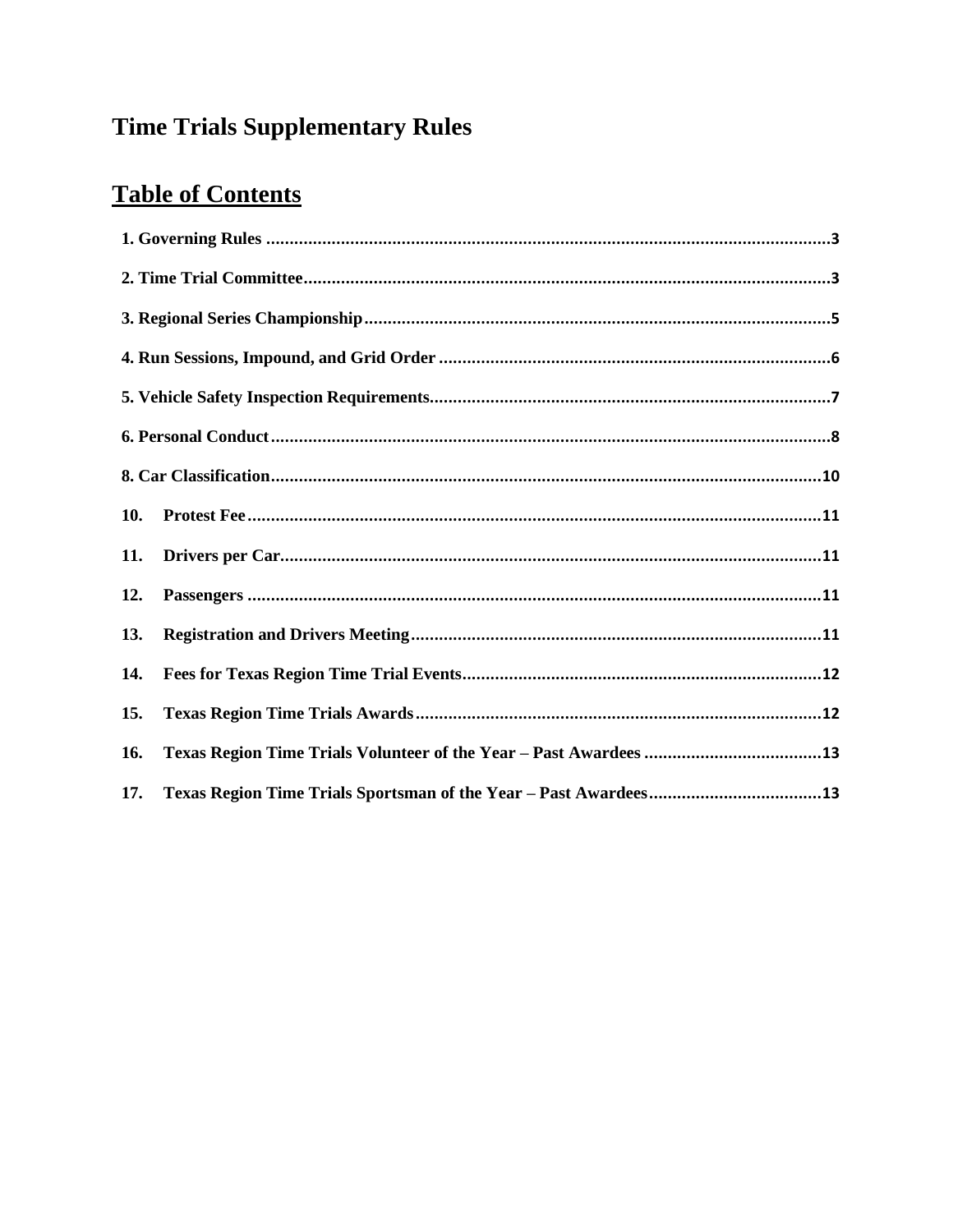### **Texas Region Time Trials Supplementary Rules**

#### <span id="page-2-0"></span>**1. Governing Rules**

- 1.1: Except as modified herein, the most recently published National Time Trials rules and classing shall apply to all Texas Region Time Trial events.
- **1.2 Rule Changes**: Any rule herein may be changed only by majority vote of the Time Trial Committee.
- **1.3 Availability**: These Supplementary Rules shall be available at each event for review by competitors, and shall be posted on the Texas Region SCCA Time Trials web page.
- **1.4 Closed-Wheel Race Cars**: Purpose-built non-production closed-wheel race cars are not explicitly disallowed from Texas Region SCCA Time Trials events, but competitors must contact the TTC and receive written approval prior to registering for an event.
- **1.5 Open-Wheel Race Cars**: Due to safety concerns, open wheel cars that are not explicitly classed in the National Time Trials Rules are not permitted at Texas Region SCCA Time Trials events.

#### <span id="page-2-1"></span>**2.Time Trial Committee**

- **2.1 Committee Composition**: The Time Trial Committee (TTC) shall consist of members who volunteer for committee positions as enumerated below. The Assistant Regional Executive (ARE) for Time Trial shall regulate committee appointments.
	- 2.1.1 The Time Trial ARE shall have the ability to add and/or alter the positions described below as the need arises.
	- 2.1.2 At the discretion of the Time Trial ARE, committee members may concurrently hold more than one position on the committee.
- **2.2 Committee Positions:** The TTC may be comprised of the following positions and responsibilities. Responsibilities listed here serve as a guideline and should not be considered an exhaustive list. Responsibilities here listed or otherwise may be reassigned as needed by the Chief of that position or the Time Trials ARE.
	- **2.2.1 Assistant Regional Executive for Time Trials:** (also known as the Time TrialsChairman or Time Trials ARE)
		- This position is responsible for event scheduling, budgets, purchase approvals, committee appointments, and communication with the division  $\&$ national offices. This position must also fulfil all responsibilities to the Texas Region Board of Directors.
	- **2.2.2 Chief of Registration/Registrar:**
		- This position is responsible for administering registration for each scheduled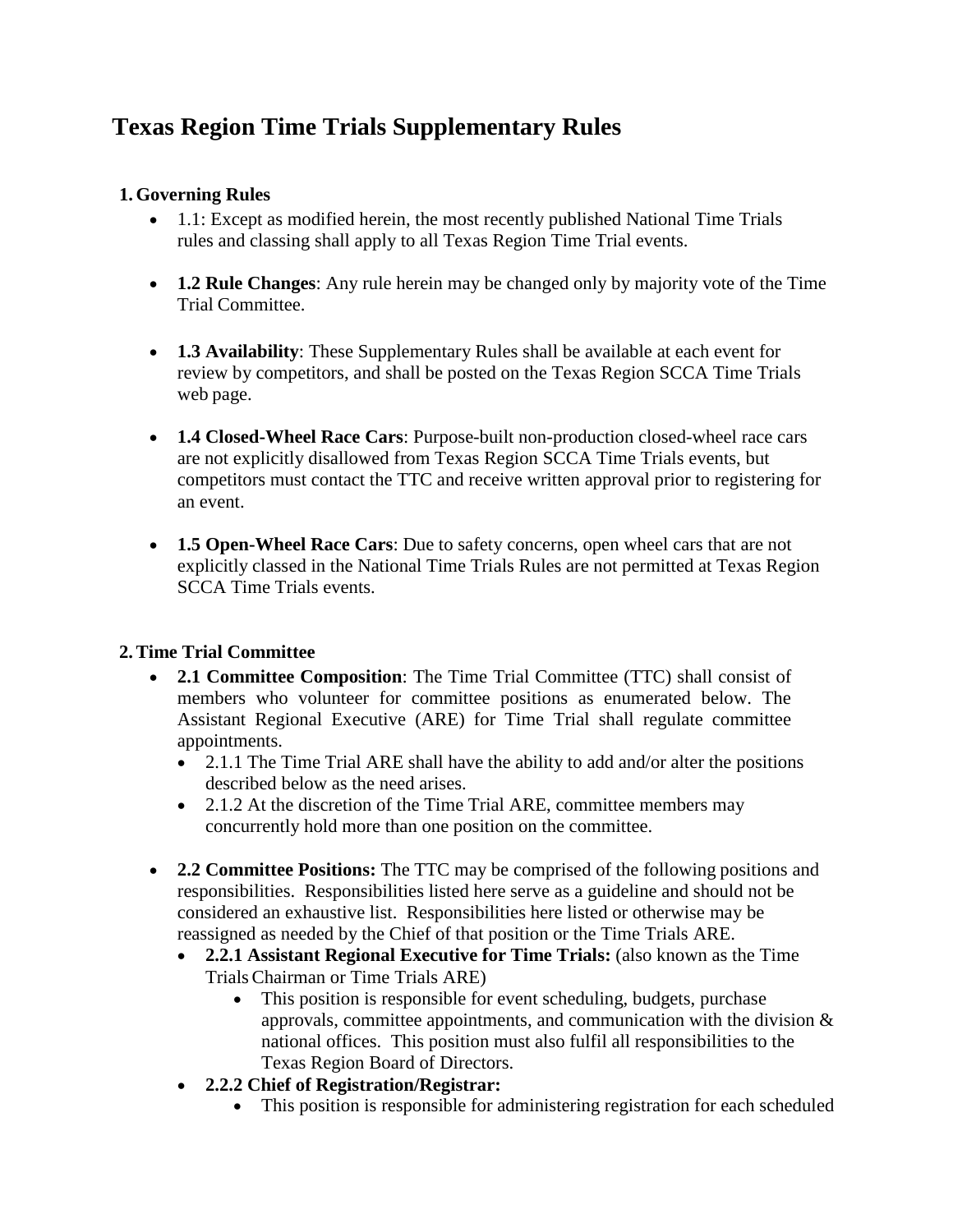event. This position shall assist registrants with questions regarding sign up procedures, billing, refunds or credits, and verifying previous experience and/or licenses as required with coordination with the Chief Driving Instructor.

#### **2.2.3 Chief of Waivers:**

• This position is responsible for ensuring all necessary SCCA and track waivers are signed by all participants, workers, staff, spectators, and anyone else who is attending a Time Trials event. This position is also responsible for ensuring all waiver forms are filled out correctly and either returned to the correct parties or filed/stored for later reference.

#### **2.2.4 Chief of Timing & Scoring:**

- Timing: This position is responsible for all Texas Region owned timing equipment (laptop, decoder, accessories, etc), software (Orbits, Race Monitor, MyLaps Speedhive, etc), and their use before, during, and after events to collect times of all competitors. Times should be made available during the event day via live timing (when possible) or summary results after each session, including printed grid sheets (if requested) for the Chief of Grid as detailed in section 4 of this document. This position is also responsible for the transponder contract with the rental equipment company.
- Scoring: This position is responsible for ensuring all points-earning events are correctly scored for all classes and competitors. A master record of all points-earning events and their results throughout the season should be kept, updated, and posted after each event for all competitors to access. This master record will be used at season-end for determining which competitors earned a year-end trophy as detailed in section 3 of this document.

#### **2.2.5 Chief Driving Instructor:**

 This position is responsible for administering driver education to any novice drivers. Driver education typically contains a classroom session discussing concepts about safe & accurate performance driving while on track and invehicle or lead-follow sessions with the novice drivers. This position is also responsible for recruiting eligible certified volunteers (aka "instructors") to help administer the on-track and/or classroom portions of the driver education. The Chief Driving Instructor (or an approved instructor at the Chief Driving Instructor's direction) may administer a "check ride" to any persons who have eligible experience but no equitable solo certification. A "check ride" should only be granted at the discretion of the Chief Driving Instructor.

#### **2.2.6 Chief of Grid:**

 This position is responsible for overseeing operations within grid and "hot pit" during the event. Prior to each session Chief of Grid shall direct competitors to the correct grid spot as detailed in section 4 of this document. This position is also responsible for discussing on-track issues or feedback with competitors as they return to "hot pit".

#### **2.2.7 Chief of Marketing:**

 This position is responsible for advertising of events, recruitment, and outreach. Social media advertising, email blasts, member communication,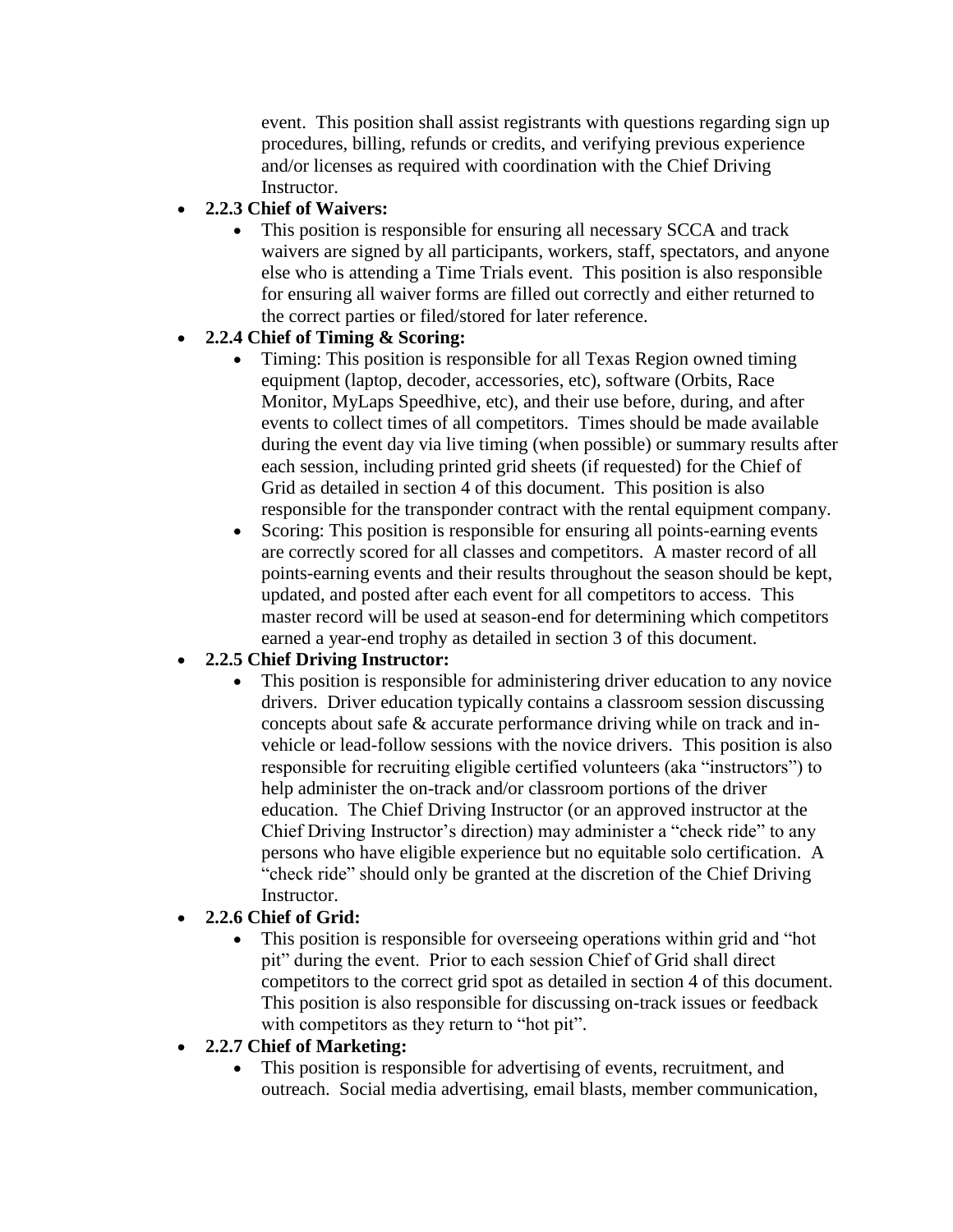and other forms of advertisement with the intent to improve event knowledge and registrations.

- **2.2.8 Safety Steward**
	- This position requires a SCCA Track/Time Trials Safety Steward license and is a mandatory position for all Track/Time Trial events. A licensed individual must be listed in the request for event sanction.
	- Duties and responsibilities of the Safety Steward are as defined in the current SCCA national Time Trials rules.
- **2.2.9 Competition Director**
	- The Competition Director is responsible for the general conduct of the event in accordance with the applicable Time Trials Rules and Supplementary Regulations.
- **2.3 Removal from the TTC:** Inasmuch as the TTC is a volunteer group appointed by the Time Trial Chairman, the Time Trial Chairman has the right, with majority approval of the Committee, to remove any TTC member who is not acting in the best interest of the Texas Region Time Trials program.

#### <span id="page-4-0"></span>**3. Regional Series Championship**

- **3.1 Series Events:** The Regional Series shall consist of announced events, normally beginning in January and ending in December. The events will be held as schedules and track availability permits.
- **3.2 Series Points:** The total points from each competitor's events will count towards the series championship in each class.
	- 3.2.1 A score of "DSQ" (disqualified; for failing to participate, follow rules, as a result of protest,or for other reasons) will be assigned a zero points value and shall be counted as one of the scored events.
	- 3.2.2 A score of "DNS" (did not start in any event session) will be assigned a zero pointsvalue.
	- 3.2.3 Points toward the series awards will be awarded for each class asfollows:
		- $\circ$  1<sup>st</sup> Place 9 points
		- $\circ$  2<sup>nd</sup> Place 7 points
		- $\circ$  3<sup>rd</sup> Place 6 points
		- $\circ$  4<sup>th</sup> Place 5 points
		- $\circ$  5<sup>th</sup> Place 4 points
		- $\circ$  6<sup>th</sup> Place 3 points
		- $\circ$  7<sup>th</sup> Place 2 points
		- $\circ$  8<sup>th</sup> Place and lower 1 point

#### **3.3 Trophy Qualification**

 **3.3.1 Attendance:** A minimum of five points-earning events or more than 50% of the points-earning events held in a calendar year (whichever is greater) within a single class will be used for qualification. An event is defined as an individually sanctioned event with a unique sanction number for the event. This means that a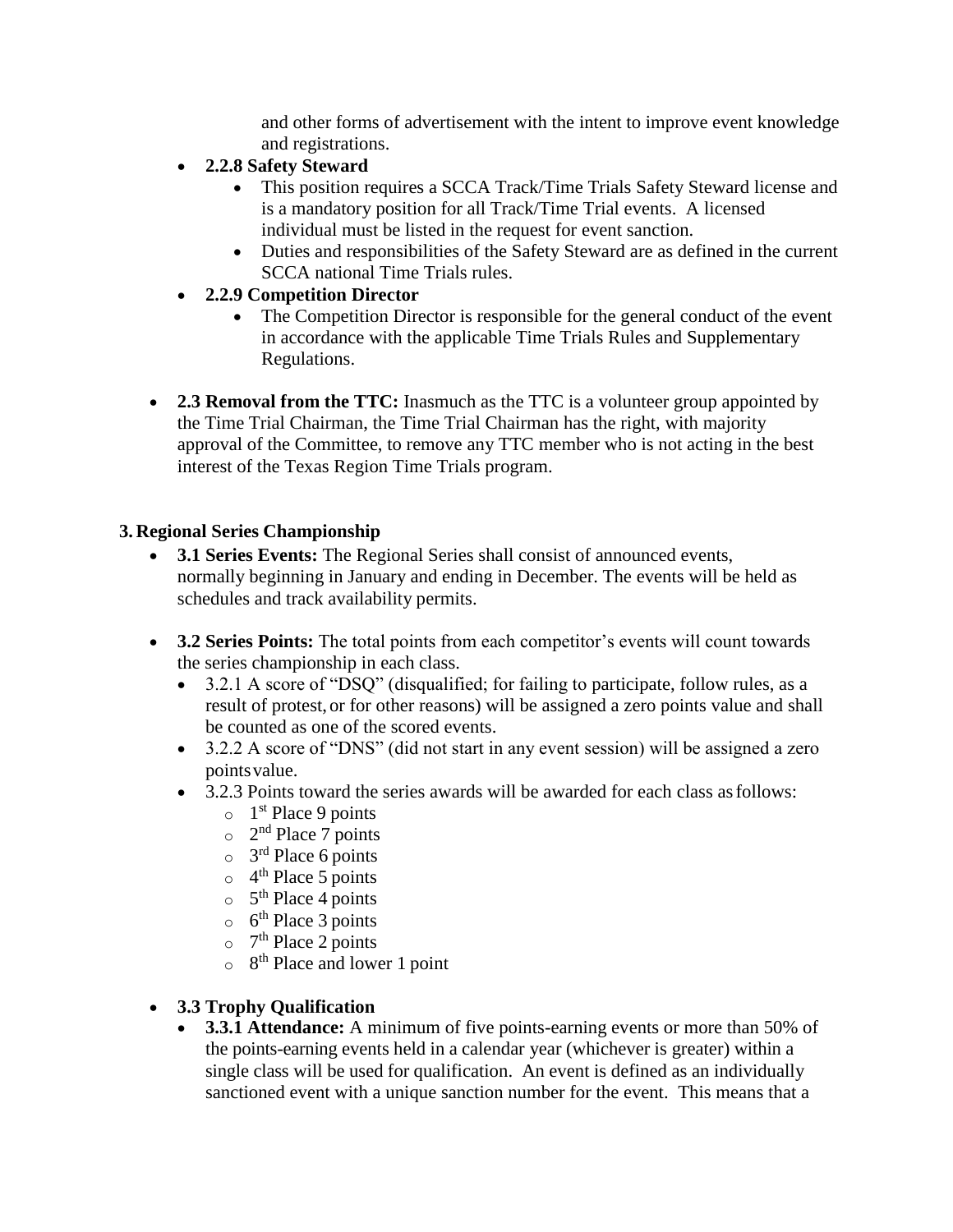two-day event may or may not have two separate unique sanctioning numbers.

- **3.3.2 Points:** A minimum of 50% of the highest earned total points within a class must be met by each competitor of that class.
- **3.3.3 Trophy:** Both Attendance (3.3.1) and Points (3.3.2) qualifications must be met within a single class in order to receive a season-end trophy.
- **3.4 Ties**: In case of a tie, the greater number of 1<sup>st</sup> place finishes from the competitors' best finishes shall decide, followed by greater number of 2nds, etc. If that fails to break the tie, the results of head-to-head competition in the three best events shall be used.
- **3.5 Event Drops**: All drivers will have their two lowest scoring events dropped from the total season points calculation. This points-dropping does not change the drivers minimum event qualification status detailed in section 3.3
- **3.6 Disclaimer**: The championship series rules detailed here will be adhered to as best as possible. However, unanticipated factors may necessitate single-season temporary changes to Trophy Qualifications (3.3) or Event Drops (3.5).

#### <span id="page-5-0"></span>**4. Run Sessions, Impound, and Grid Order**

- 4.1 Heat and run order designations shall be published as an addendum to the Supplementary Rules for each event, which shall be provided to each entrant prior to the event and shall include at minimum a list of designated event officials and event sanction numbers along with event-specific rules. The Competition Director is reserved the right to make any changes up to and during the event as needed to ensure a fair and safe event.
- 4.2 Each competitor shall run with their class in the designated run group.
- 4.3 All classes will be divided into heats as deemed appropriate by the Competition Director to balance the competition as evenly as possible.
- 4.4 TTC Member Allowance: TTC members may run out of turn provided it is a result of their duties and does not create a premeditated advantage. The intent of this allowance is to permit committee members to run in the heat that best fits the demands of their responsibilities. It is not intended to allow an individual to run within the heat with the best course conditions unless doing so is a direct result of performing their job function. Example: if the T&S system experiences problems that take several heats to resolve, the Chief of Timing & Scoring could legitimately run in the last heat.
- 4.5 Following the final run session of the day for each assigned run group, all cars in those run groups or classes will present their vehicles for impound. This impound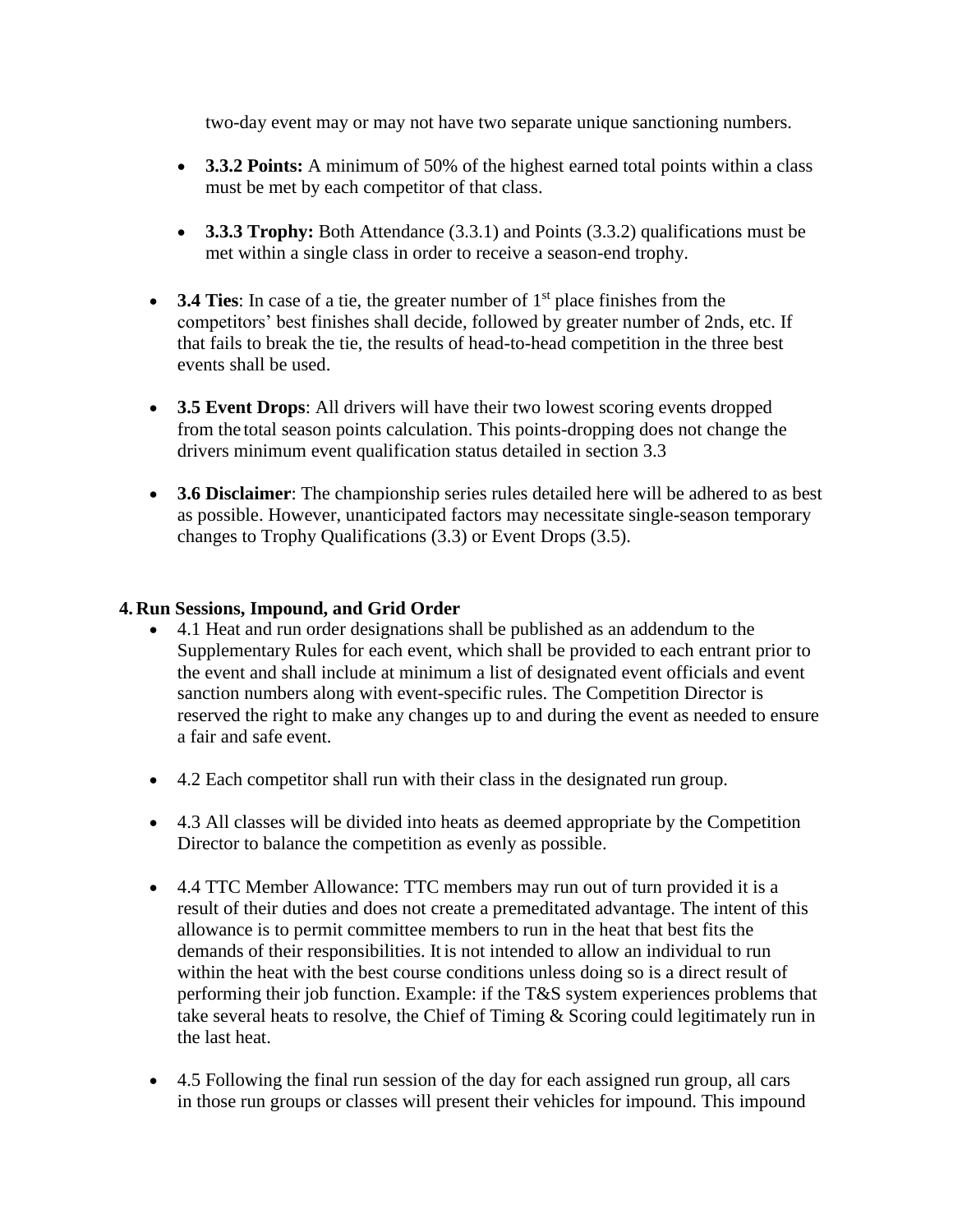session will allow all competitors to inspect the competitor's cars from the day. At this point any protests to be lodged, must be brought to the attention of the Chief of Competition within 15 minutes of impound closing for that run group. The TT Committee will review all protests and rule on their validity and assess any penalties within 72 hours of the last run group session.

• 4.5.1: In order to ensure impartiality, any TTC member who is personally protested or has a personal relationship with either the protestor or protestee must recuse themselves from consideration of the protest.

#### <span id="page-6-0"></span>**5. Vehicle Safety Inspection Requirements**

Each entrant, for every event, must complete and sign a Time Trial Tech Sheet (located in the SCCA Time Trial Rules) that shall be submitted during registration/check-in before receiving a vehicle tech sticker for the event. By entering an event each competitor acknowledges he/she is totally responsible for the proper operation and safety of their vehicle and disavows any responsibility for vehicle safety on the part of SCCA and/or Texas Region, however the SCCA event officials reserve the right to inspect and if deemed necessary disqualify any vehicle determined to present undue hazard during an event.

- 5.1 Any vehicle found to be depositing fluids such as oil, brake or transmission fluid or antifreeze on any portion of the event site at any time, may be disqualified from competition until effective repairs are completed.
- 5.2 Vehicles with an overall height equal to or greater than track width (such as those listed in the Solo Rules) are not eligible for competition in Texas Region Time Trial events.
- 5.3 In the event of any incident involving impact or loss of parts/pieces of a vehicle while on course during an event, the vehicle(s) involved must immediately report to the hot pit to be re- checked by the Chief of Tech, Safety Steward or Competition Director prior to continuing competition. Failure to do so may result in disqualification from the event.
- 5.4 Helmets meeting the requirements of the SCCA Time Trial Rules are required and will be checked during check-in for compliance. Helmets must comply with the posted approved eligibility status on the SCCA national website.
	- 5.4.1: Closed Face Helmets: Please see attachment 1 regarding the use of closed face helmets.
- 5.5 All vehicles must comply with the vehicle safety requirements for Safety Level 1 in the SCCA National Time Trials Rules for the year in which the event will be held.
- 5.6 Convertibles: It is highly recommended that all convertible vehicles be equipped with an aftermarket roll bar that meets or exceeds the standards defined in the SCCA Solo Rules, Appendix C. However, convertible vehicles may participate in Texas Region Time Trial and/or Track Experience events if the vehicle meets at least one of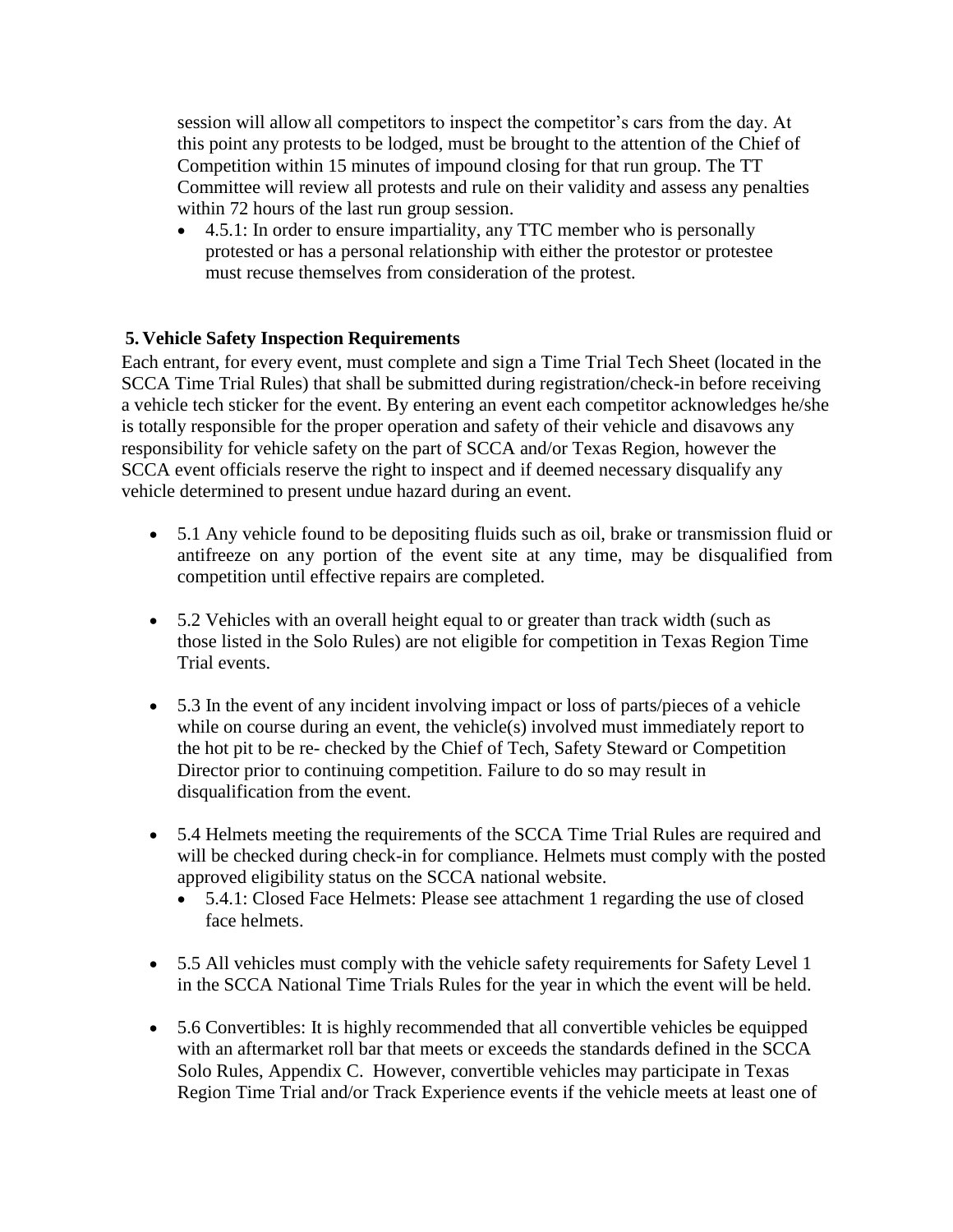the following criteria and is not subject to any of the exceptions noted below:

- The vehicle is equipped with an aftermarket roll bar that meets or exceeds the standards set in the SCCA Solo Rules, Appendix C.
- The vehicle is equipped with documented factory installed roll over protection. Examples of manufacturer documented roll over protection would include hydro formed and reinforced A- pillars or windshield frames and factory installed roll bars and/or "pop-up" bars that are designated by the vehicle manufacturer as roll over protection.
- The vehicle is a 2006 model year or newer.
- Exceptions: Vehicles manufactured as a 2006 model or later that fall into any of the below categories must meet the criteria stated above for factory or aftermarket roll over protection.
	- Vehicles equipped with a factory V8 or a forced induction engine
	- Vehicles that have been meaningfully modified to exceed the factory performance potential (examples would include such modifications as engine swaps and aftermarket forced induction).

#### <span id="page-7-0"></span>**6. Personal Conduct**

- 6.1 At no time during the set-up and operation of an event shall any participant (including competitors, crew members, workers, guests, etc.) consume any intoxicating substance or illicit drug. The penalty for such action shall be the immediate suspension of the offender from all further Texas Region Time Trial events for the remainder of the year and loss of eligibility for series awards. Competitors shall be fully responsible for the actions of their guests or crew members in this regard.
- 6.2 All participants shall be responsible for maintaining the integrity and cleanliness of event sites and shall prevent the deposit of any trash or fluids (excluding water) anywhere at or on the event site. Failure to comply with this requirement will result in penalties which may include disqualification from the event and/or disqualification from further competition in Texas Region Time Trial events, at the discretion of the Time Trial Chairman. Competitors shall be fully responsible for the actions of their guests or crew members in thisregard.
- 6.3 Pets at Events
	- 6.3.1 Bringing pets to Texas Region Time Trial events is strongly discouraged. Individuals who choose to bring a pet are responsible to see that it is leashed, supervised and under control at all times.
	- 6.3.2 Pets are not allowed in the grid or hot pit areas at any time.
	- 6.3.3 Pets may not be left tied and/or unattended.
	- 6.3.4 Pets are not permitted at events wherein the site does not allow pets. This supersedes all other pet rules.
- 6.4 Waivers and Credentials: A wristband will be issued to every individual present during a Texas Region Time Trial event, upon signature of the event waiver,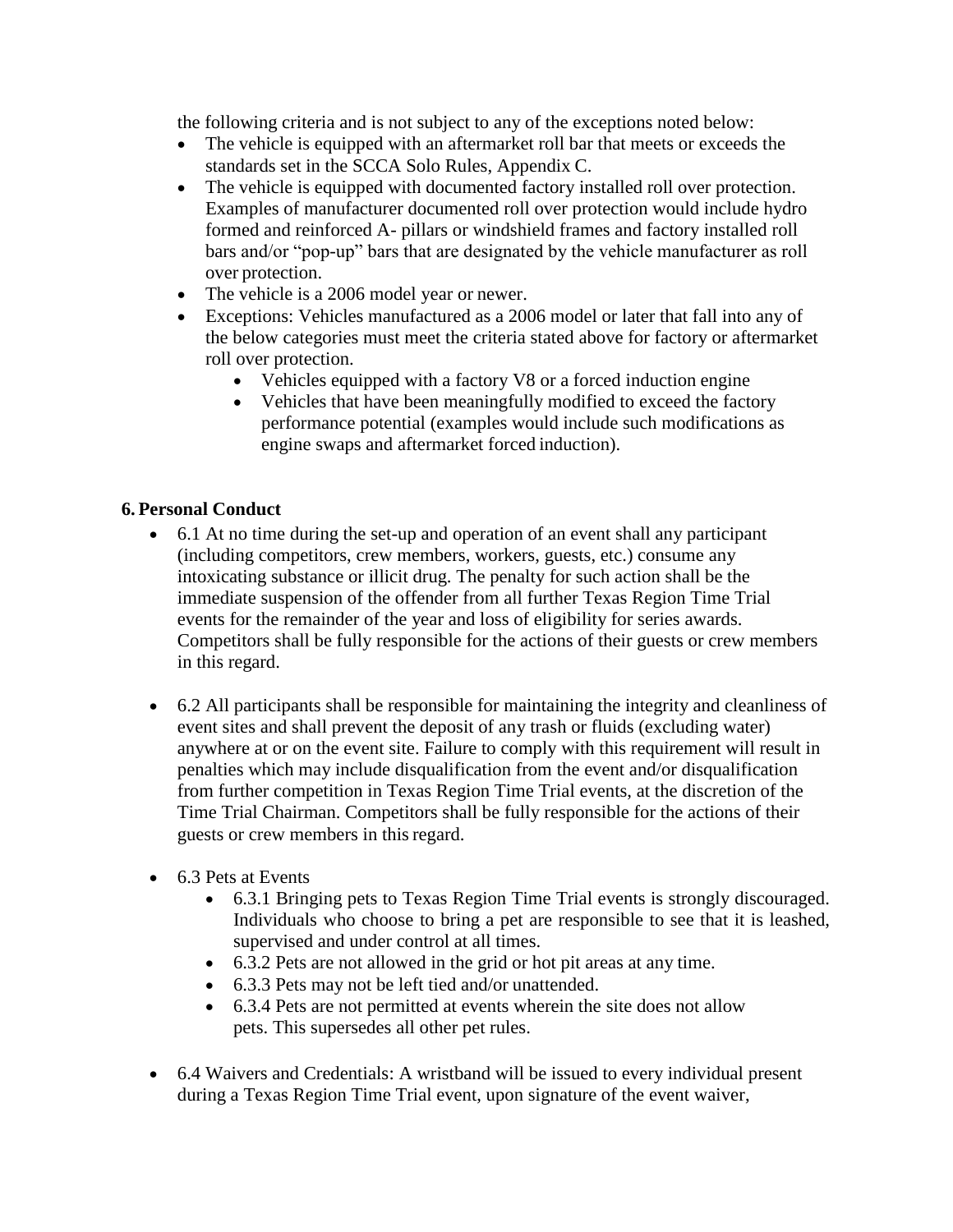presentation of a SCCA Annual Waiver Hard Card, or verification of an Annual Waiver on file with the SCCA National office. The wristband will be worn on the wrist and will be visible at all times during the event, to allow event officials and site owners to confirm the SCCA insurance requirements have been satisfied.

#### **7. On-Course Conduct**

Participants in Texas Region Time Trial events are expected to conduct themselves at all times with courtesy to and respect for their fellow competitors, and to promptly adhere to all instructions from event officials which instructions may be communicated verbally, via hand signals, or via flag signals. Violation of this requirement creates potential safety issues and may subject the violator to penalties which can include removal from a session, loss of times, removal from an event, disqualification from future region events, and/or recommendation to the National Time Trial Committee for license probation/suspension/revocation.

- 7.1 Flag Signals: Communication between Race Control and drivers will be via flags displayed at designated flag stations located throughout the course. Drivers are responsible for identifying/locating each flag station during their initial out lap and for continuously monitoring each station while on track. Specific flags and their meanings will be communicated to entrants via email from the Competition Director prior to each event, and all drivers are expected & required to review & familiarize themselves with this flag information prior to driving in the event. Drivers shall immediately respond to displayed flag(s) in accordance with those meanings.
	- 7.1.1. Failure to respond to a displayed flag will result in the offending driver being black flagged to the hot pit for counseling.
	- 7.1.2. Multiple failures to respond to a displayed flag may result in progressive disciplinary action at the discretion of the Competition Director and Safety Steward, as follows:
		- 7.1.2.1 Failure to respond to multiple flags during a session, removal from that session or the subsequent session if the last instance occurs more than halfway through the session, and loss of times for the session during which the violation occurred.
		- 7.1.2.2 Failure to respond during multiple sessions, removal from the event, loss of all times for the event, and notice of probation for any subsequent events with notice to the National TTC.
		- 7.1.2.3 Failure to respond at subsequent event, removal from the event and loss of all times for the event, and disqualification from further Texas Region Time Trial participation with notice to the National TTC.
- 7.2. Passing Guidelines
	- 7.2.1. Passing is allowed only in designated passing zones, which shall be specifically identified during the mandatory morning driver's meeting, and only with an appropriate passing signal from the driver of the car being passed (one passing signal per car). The overtaking driver is responsible for the decision to pass another car and for accomplishing the pass safely, the overtaken driver is responsible for maintaining a position and speed on the track that enables the pass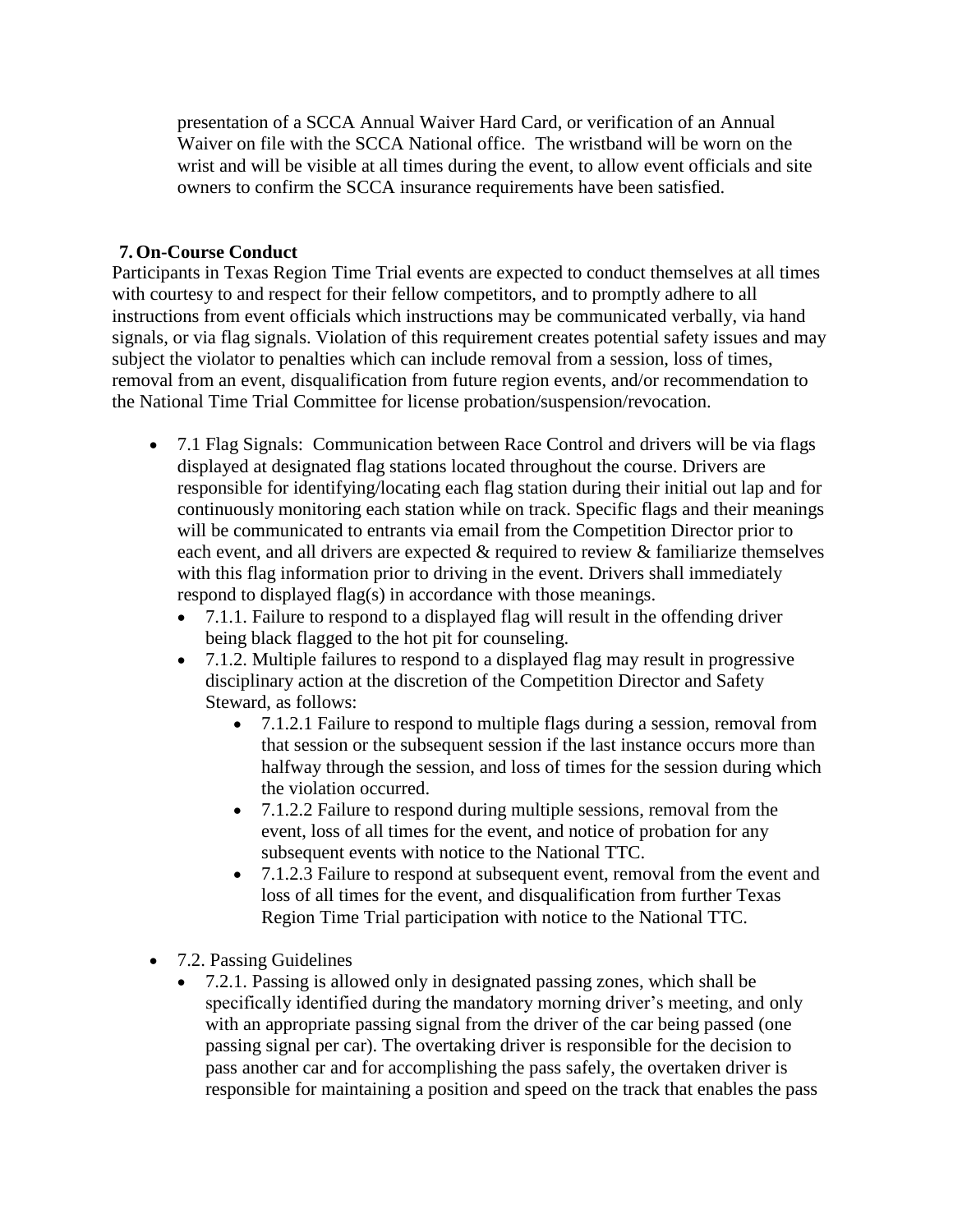to occur safely within the designated passing zone.

• 7.2.2 Passing is prohibited at any time while the following flags are displayed: yellow, black, red. This rule will be strictly enforced and a driver who executes a pass while any such flags are displayed will be subject to the disciplinary actions specified in 7.1.1 and 7.1.2.

#### <span id="page-9-0"></span>**8. Car Classification**

- 8.1 Determination of the proper class/category of a vehicle is the responsibility of the entrant of that vehicle, however any vehicle which cannot be assigned to a specific class per the Texas Region Supplementary Time Trial Rules must be referred to the Chief of Competition and/or Time Trials Chairman for review to ensure compliance with the National Time Trials rules and Texas Region Supplementary Time Trial Rules prior to competition.
- 8.2 Car numbers and class letters **must** be on the bodywork of the vehicle, must be displayed on both sides of the vehicle, and must be easily readable by all corner workers, Timing & Scoring, etc. Cars identified as non-compliant during the course of an event may be disqualified from further competition until proper vehicle identification is provided, at the discretion of event officials.
- 8.3 Car numbers or class letters will not be allowed on any vehicle windows.
- 8.4 The Competition Director or, in his absence, the Time Trial Chairman, will have the final authority in the event of any dispute regarding legibility and compliance with this requirement.

#### **9. Appeals**

- 9.1 Any participant named as a party to a protest or a penalty action as defined in these Supplementary Rules has the right to appeal a decision or penalty imposed upon him/her. An appeal must be made in writing and presented to the Competition Director within 30 minutes of the completion of the event, which completion is defined as the time that the last car of the last session of the event exited the track.
- 9.2 Any such appeal shall be designated as a "Compliance Query" and shall be governed by the latest Time Trials Rules Compliance Query process posted to the SCCA National Time Trials website.
- 9.3 A participant may appeal a final decision of the Region Time Trial Query Committee by sending an email to the national Time Trial Board requesting a review of the decision. The email request must be sent within 14 days of the date of the associated event. Per the Rules Compliance Query process, the following apply to such appeals.
	- o 9.3.1 The TTB may, but is not required to, review or hear any appeal which only affects event results.
	- o 9.3.2 The TTB shall automatically review any decision which results in a participant being denied the ability to enter an event.
	- o 9.3.3 The appeal shall be heard within 45 days of being received, and participants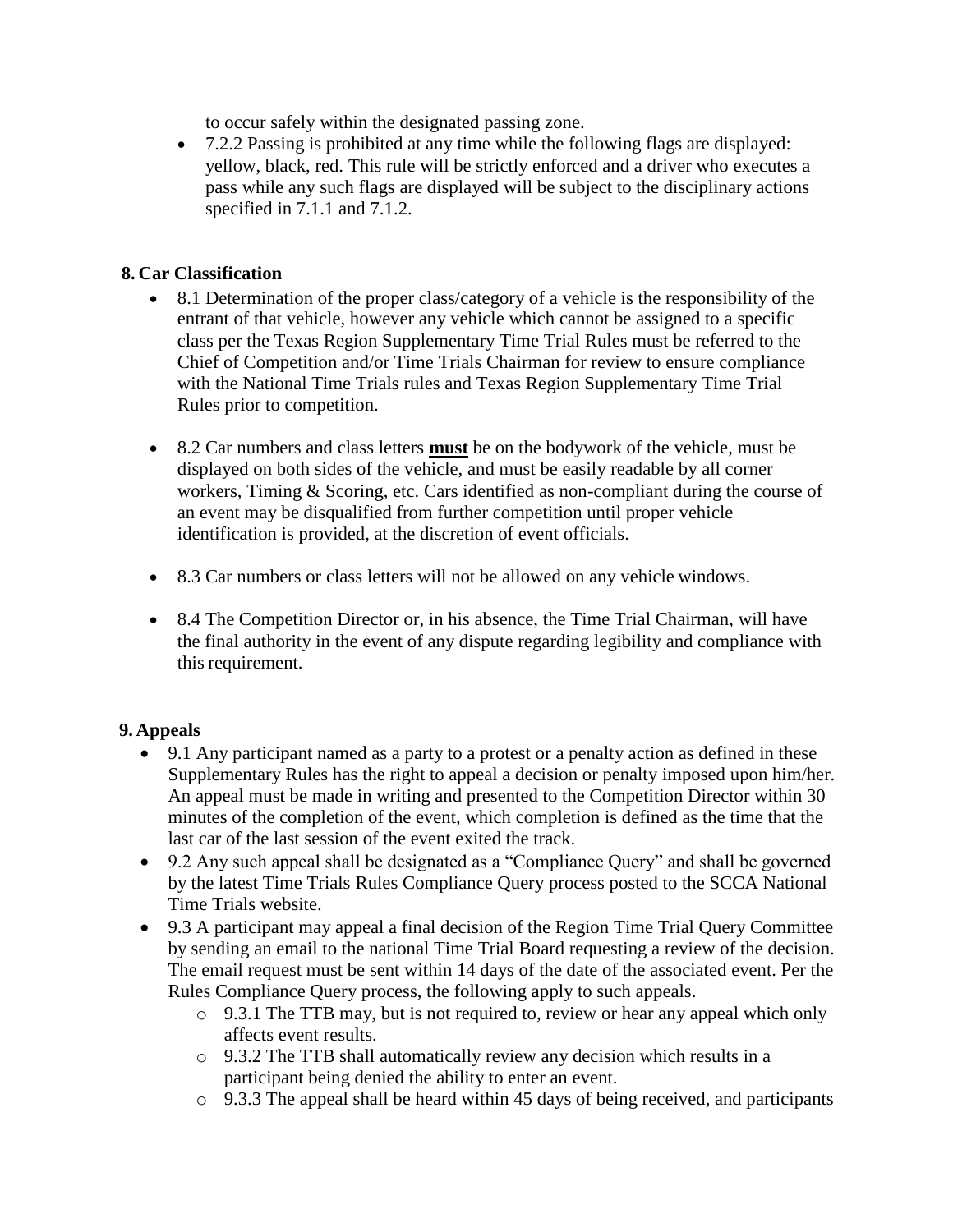will be notified of the decision within seven days of that decision.

#### <span id="page-10-0"></span>**10. Protest Fee**

The protest fee shall be \$0.00.

#### <span id="page-10-1"></span>**11. Drivers per Car**

Cars may not be entered with more than one driver in one class without approval from the Time Trials ARE, Chief of Competition, Chief of Timing & Scoring, and a majority of competitors in the entered class.

#### <span id="page-10-2"></span>**12.Passengers**

With the exception of an approved instructor, passengers will not be permitted to ride along with Time Trial entrants.

#### <span id="page-10-3"></span>**13. Registration and Drivers Meeting**

- 13.1 Unless changed in an event supplemental and posted on the Texas Region Time Trial web site, registration will begin at 7:00 AM and close no earlier than 8:00 AM.
- 13.2 No entrant will be registered after 8:00 AM unless special arrangements are made with the Chief of Registration. A late registrant is responsible for (i) completing the check-in process including submission of a completed vehicle inspection form, and for (ii) ensuring that the Chief of Timing  $&$  Scoring is aware of the late registration.
- 13.3 All entrants must check in with Registration prior to the start of the drivers meeting.
- 13.4 On-line Pre-registration
	- 13.4.1 Event pre-registration will require payment. Event pre-registration must be completed by Wednesday at midnight prior to the event, or such alternate time as deemed appropriate by the Chief of Registration.
	- 13.4.2 Participants will be able to pre-register online for the event by several different means:
	- 13.4.3 There will be no refunds after the event pre-registration deadline, unless specific exception is made by the Time Trial Chairman or Chief of Registration.
- 13.5 On-site Registration (walk-ups)
	- 13.5.1 Participants may register on-site the day of the event.
	- 13.5.2 The Chief Steward reserves the right to limit the number of walk-up entries.
	- 13.5.3 On-site registration may incur a surcharge in addition to the regular fees listed in in the event supplemental regulations as determined by the Time Trials Chairman or Chief of Registration.
	- 13.5.4 Per SCCA insurance requirements, all entrants must be SCCA members;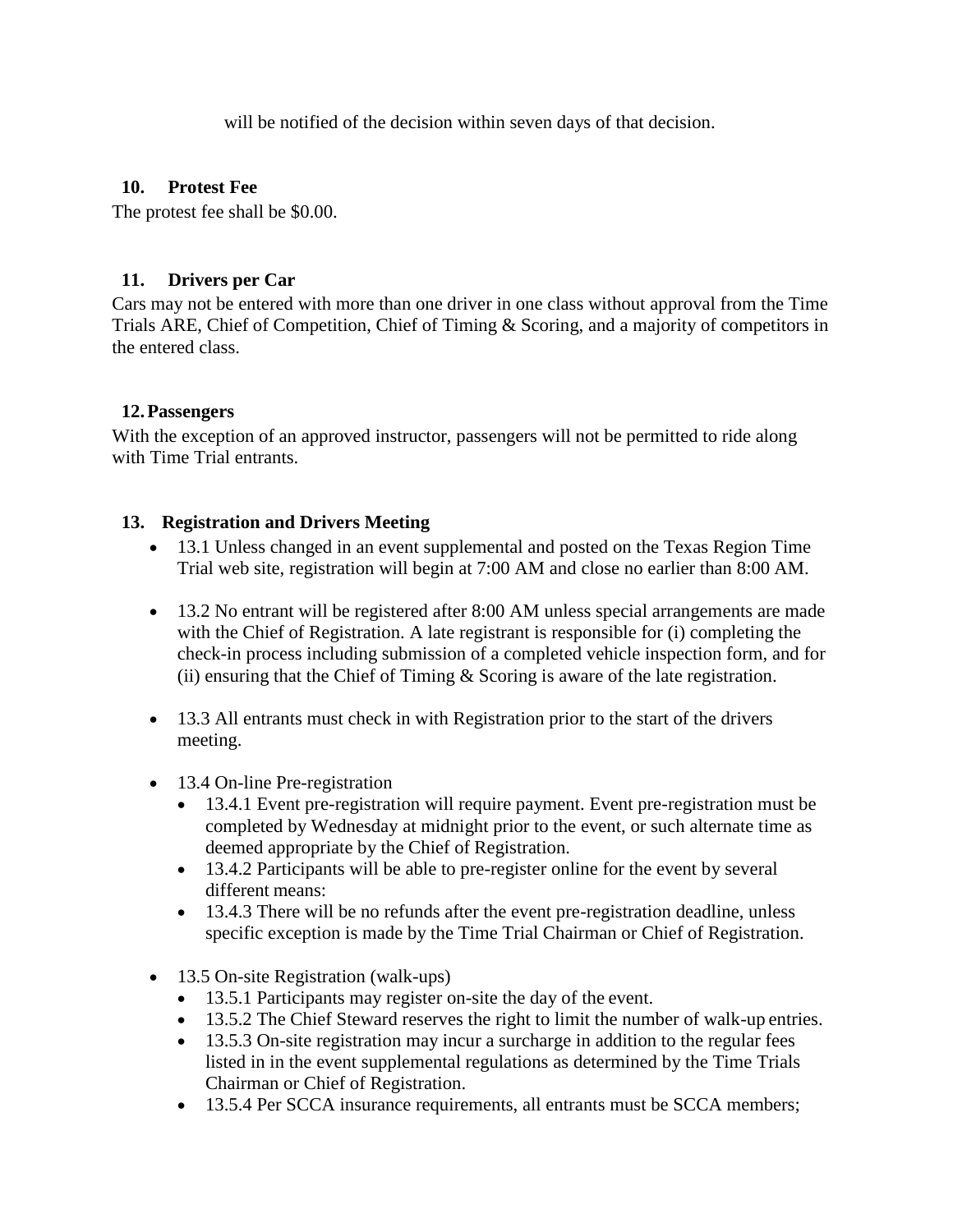weekend membership is required for non-members and may incur an additional surcharge.

- 13.6 The Time Trial Chairman may impose a cap, or limit, on the number of entries for an event.
- 13.7 There will be a mandatory driver's meeting prior to the first session of the day. All drivers are REQUIRED to attend. Failure to attend may result in disqualification (DSQ) from the event, at the discretion of the Time Trial Chairman, Competition Director, and/or Safety Steward.

#### <span id="page-11-0"></span>**14.Fees for Texas Region Time Trial Events**

- **14.1 Competitor Fees**: Entry fees shall be determined by the TTC prior to the beginning of registration for the event, and shall be posted on the Time Trial web site as well as incorporated into all forms of event entry. Entry fees shall not be changed after registration for an event is opened.
- **14.2 Instructor Fees**: At events where driver education ("Track Experience") is offered, volunteers assisting with driver education are eligible to receive a portion of their normal entry fee covered, assuming they are registered for the event. The entry fee portion may be covered via an up-front discount code, post-event refund, postevent future credit, or a next-event discount code. The method may be chosen by the TTC and/or Chief Driving Instructor.
- **14.3 Committee Fees**: Time Trials Committee members who wish to participate in an event are eligible for an event fee equal to the cost of the instructor fees. A committee member should only participate in competition if they have assigned an assistant with sufficient training such that the event continues to run smoothly while the committee member is on track. Committee members may also run out of turn as detailed in section 4.4 if their duties interfere with running in their normal sessions.

#### <span id="page-11-1"></span>**15. Texas Region Time Trials Awards**

- **15.1 Award Selection**: The awardees for the annual Texas Region Time Trials awards detailed in the sub-sections below are to be selected by the Time Trials ARE. Nominations may be received from participants, region members, or Time Trials Committee members.
- **15.2 Volunteer of the Year:** Awarded to the Volunteer who most selflessly sacrifices their time, efforts and knowledge for the betterment of Texas Region Time Trials.
- **15.3 Sportsman of the Year:** Awarded to the driver or participant who most exemplifies the Courage, Skill, and Sportsmanship the Time Trials ideals are built upon.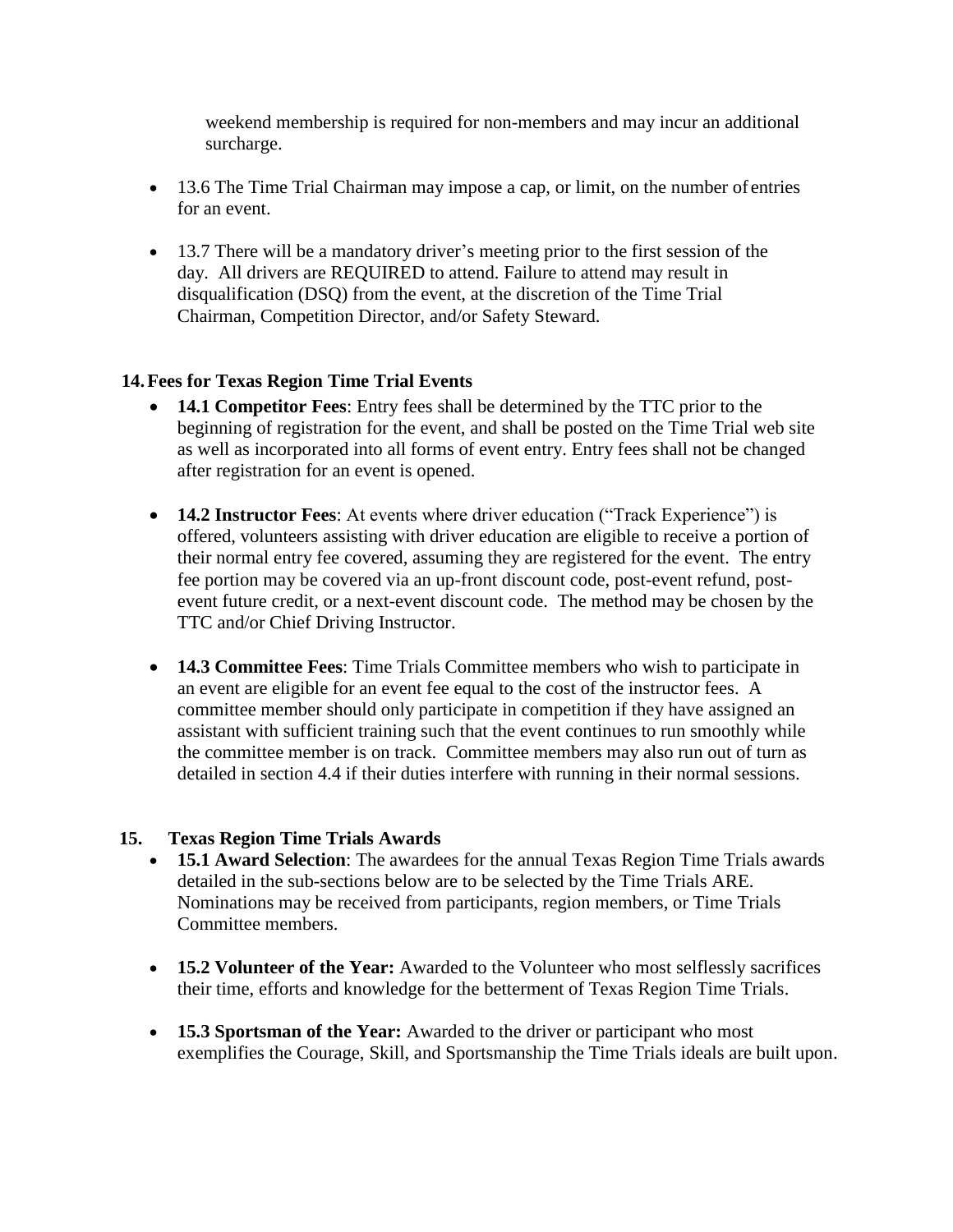- <span id="page-12-0"></span>**16. Texas Region Time Trials Volunteer of the Year – Past Awardees** 2018 – Allison Flack 2019 – Jim Bunch 2020 – Miles Furlong
- <span id="page-12-1"></span>**17. Texas Region Time Trials Sportsman of the Year – Past Awardees** 2018 – Joe Birmingham 2019 – Tom Bergeron

#### **18. Texas Region Special Procedures** (To be determined by the TTC at a later date)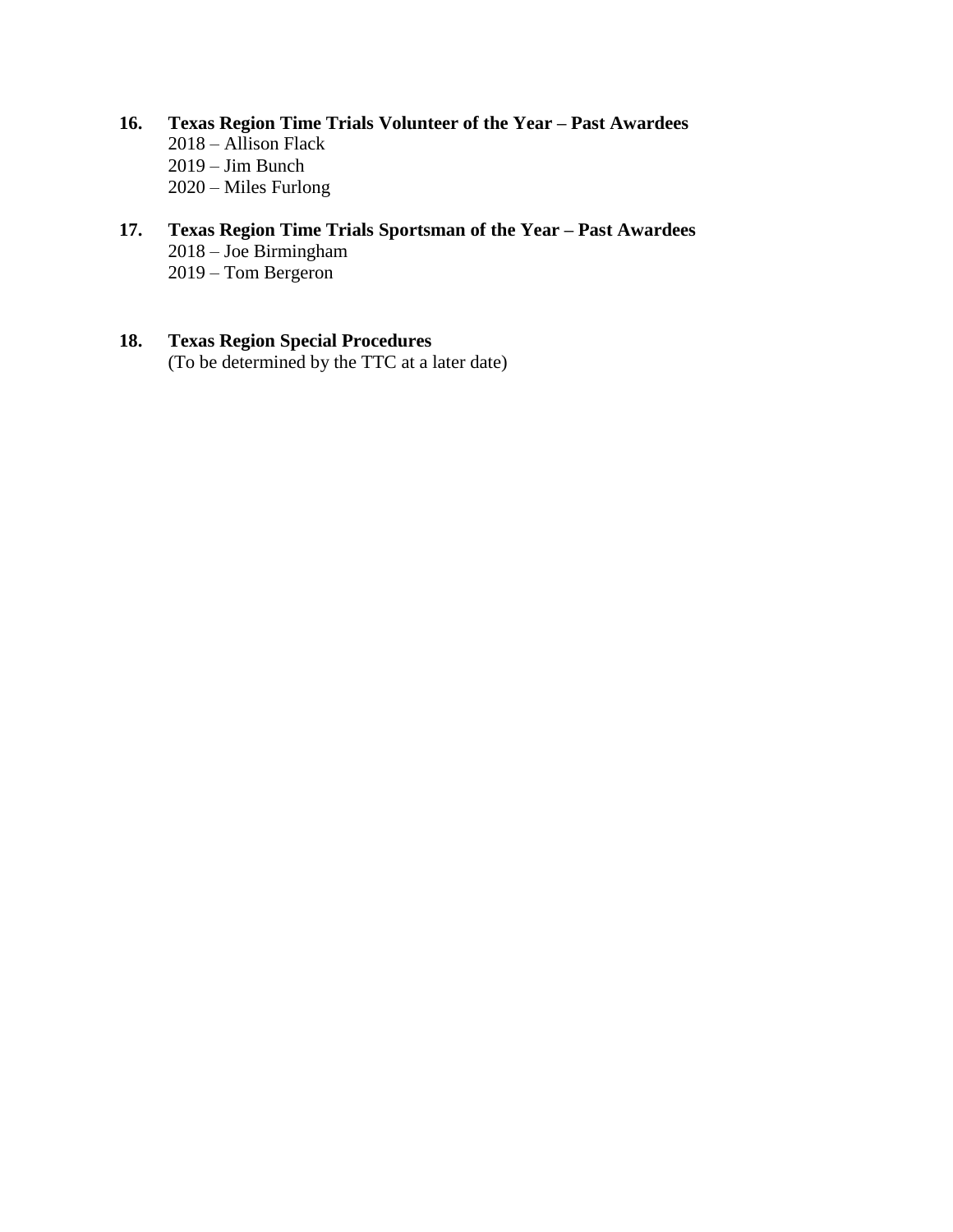### **Attachment 1: Closed Face Helmets**

#### **Memo to Time Trial and Solo participants:**

There have recently been some questions raised regarding the **use of closed-face helmets in conjunction with an airbag equipped steering wheel**, reference an advisory originally published by the SCCA National Office recommending against such use, so this memo provides a clarification on the subject. The original advisory read as follows:

#### *PARTICIPATION BULLETIN*

*FROM: National Staff TO: All Participants SUBJECT: Airbag Advisory*

*It has been brought to the attention of SCCA Technical Services that the use of full-face or closed-face helmets while driving vehicles with active airbag restraint systems may result in injuries in the event of a crash that deploys the airbag. Because of the location of the steering wheel relative to a driver's position, the airbag axis is on a level with the driver's chin. In a crash with airbag deployment, contact with the chin area of a full-face helmet can be so powerful "that the risk of fractures to the jaw cannot be ruled out." (Hubert Gramling, FIA Institute, FT3/AF, 18.5.1999). This applies to vehicles that may be used in Solo, RallyCross, High Performance Car control Clinics, etc. Therefore, it is highly recommended that full-face helmets not be used in vehicles with functional airbag systems.*

Subsequent to publication of this advisory and at the request of the SCCA and various other motorsports organization, specific testing (both static and dynamic) was performed at Delphi in Vandalia, OH to determine the validity of the recommendation. The testing showed that the forces actually were well below the threshold level for the types of potential injury that were originally suspected. Hubert Gramling from FIA, who was involved in the original recommendation, was in attendance during the testing as well as Doug Gill from the SCCA National Staff.

Upon completion of the testing the original advisory was withdrawn so, contrary to oft-repeated "tribal knowledge", there is currently no recommendation against the use of a full-face helmet in conjunction with an airbag-equipped vehicle.

That said, there are two additional considerations you should be aware of. First, the testing was done with closed-face helmets designed for use in automotive applications and **not** with helmets designed for use with motorcycle applications, so the **recommendation against use of closedface motorcycle helmets with airbag-equipped cars** is in my opinion still valid and for the same reasons as the original advisory.

Second, there is some concern (based on actual incidents) that airbag deployment during a crash with a closed-face helmet if the visor is open may direct the airbag into the eye port causing potential eye injury, so it's strongly recommended that the visor should be closed during competition even in closed cars with a full windshield.